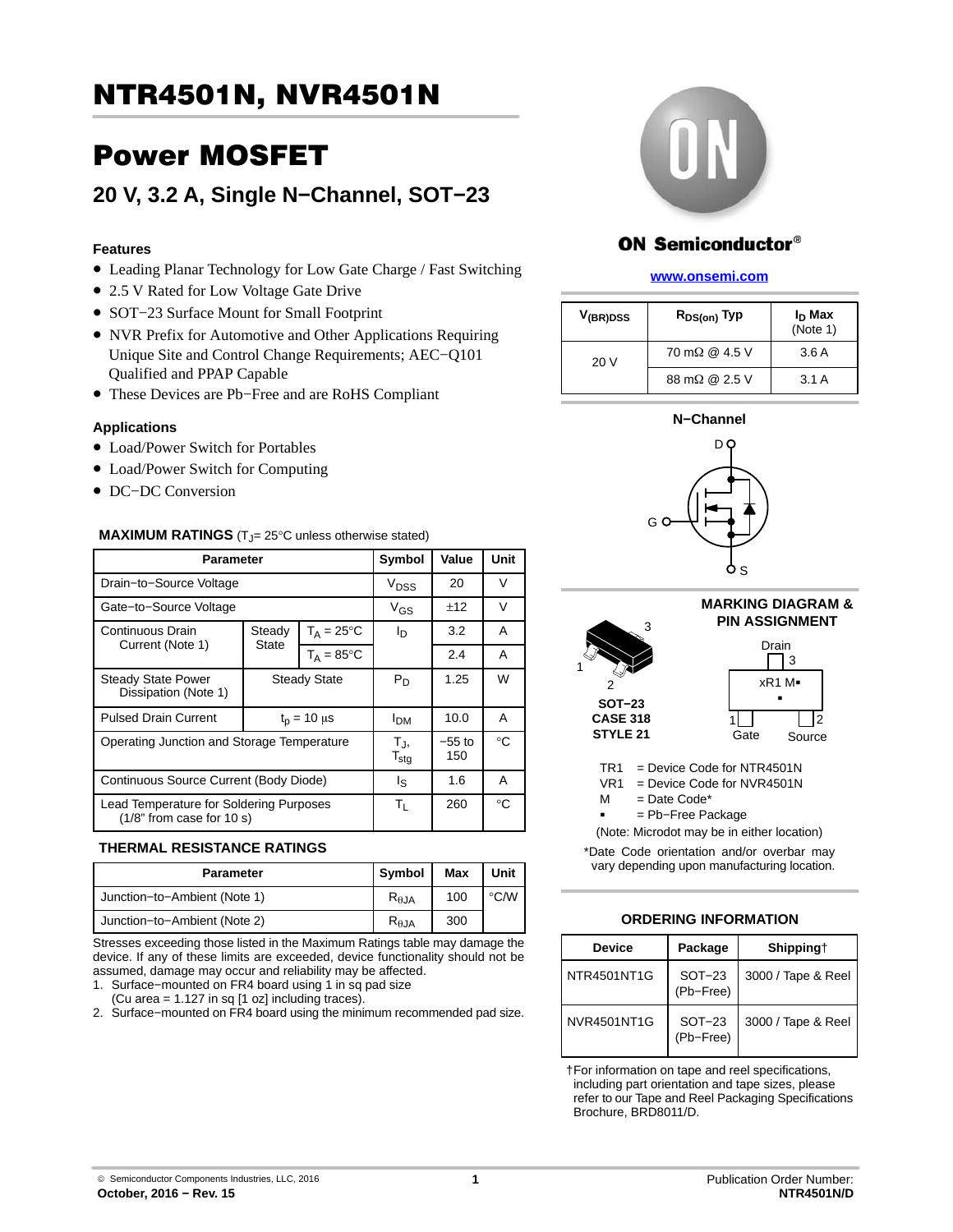| <b>Electrical Characteristics</b> $(T_J = 25^{\circ}C$ unless otherwise specified) |  |  |  |  |  |
|------------------------------------------------------------------------------------|--|--|--|--|--|
|------------------------------------------------------------------------------------|--|--|--|--|--|

| <b>Parameter</b>                                                    | Symbol                  | <b>Test Condition</b>                                           |                       | Min  | <b>Typ</b> | Max  | Units     |
|---------------------------------------------------------------------|-------------------------|-----------------------------------------------------------------|-----------------------|------|------------|------|-----------|
| OFF CHARACTERISTICS                                                 |                         |                                                                 |                       |      |            |      |           |
| Drain-to-Source Breakdown Voltage (Note 3)                          | $V_{(BR)DSS}$           | $V_{GS} = 0$ V, $I_D = 250 \mu A$                               |                       | 20   | 24.5       |      | $\vee$    |
| Drain-to-Source Breakdown Voltage<br><b>Temperature Coefficient</b> | $V_{(BR)DSS}/T_J$       |                                                                 |                       |      | 22         |      | mV/°C     |
| Zero Gate Voltage Drain Current                                     | <b>I</b> <sub>DSS</sub> | $V_{GS} = 0 V$                                                  | $T_J = 25^{\circ}C$   |      |            | 1.5  | μA        |
|                                                                     |                         | $V_{DS} = 16 V$                                                 | $T_{J} = 85^{\circ}C$ |      |            | 10   | μA        |
| Gate-to-Source Leakage Current                                      | lgss                    | $V_{DS} = 0$ V, $V_{GS} = \pm 12$ V                             |                       |      |            | ±100 | nA        |
| <b>ON CHARACTERISTICS</b>                                           |                         |                                                                 |                       |      |            |      |           |
| Gate Threshold Voltage (Note 3)                                     | $V_{GS(TH)}$            | $V_{GS} = V_{DS}$ , $I_D = 250 \mu A$                           |                       | 0.65 |            | 1.2  | $\vee$    |
| <b>Negative Threshold</b><br><b>Temperature Coefficient</b>         | $V_{GS(TH)}/T_J$        |                                                                 |                       |      | $-2.3$     |      | mV/°C     |
| Drain-to-Source On Resistance                                       |                         | $V_{GS}$ = 4.5 V, $I_D$ = 3.6 A                                 |                       |      | 70         | 80   | $m\Omega$ |
|                                                                     | $R_{DS(on)}$            | $V_{GS}$ = 2.5 V, $I_D$ = 3.1 A                                 |                       |      | 88         | 105  |           |
| <b>Forward Transconductance</b>                                     | <b>g<sub>FS</sub></b>   | $V_{DS}$ = 5.0 V, $I_D$ = 3.6 A                                 |                       |      | 9          |      | S         |
| <b>CHARGES AND CAPACITANCES</b>                                     |                         |                                                                 |                       |      |            |      |           |
| Input Capacitance                                                   | $C_{iss}$               |                                                                 |                       |      | 200        |      |           |
| <b>Output Capacitance</b>                                           | $C_{\rm oss}$           | $V_{GS} = 0$ V, f = 1.0 MHz,<br>$V_{DS}$ = 10 V                 |                       |      | 80         |      | pF        |
| Reverse Transfer Capacitance                                        | $C_{\text{rss}}$        |                                                                 |                       |      | 50         |      |           |
| <b>Total Gate Charge</b>                                            | Q <sub>G(TOT)</sub>     | $V_{GS}$ = 4.5 V, $V_{DS}$ = 10 V,<br>$I_D$ = 3.6 A             |                       |      | 2.4        | 6.0  | nC        |
| Gate-to-Source Gate Charge                                          | $Q_{GS}$                |                                                                 |                       |      | 0.5        |      |           |
| Gate-to-Drain Charge                                                | $Q_{GD}$                |                                                                 |                       |      | 0.6        |      |           |
| <b>SWITCHING CHARACTERISTICS (Note 4)</b>                           |                         |                                                                 |                       |      |            |      |           |
| Turn-On Delay Time                                                  | $t_{d(on)}$             |                                                                 |                       |      | 6.5        | 13   |           |
| Rise Time                                                           | $t_{r}$                 | $V_{GS}$ = 4.5 V, $V_{DS}$ = 10 V,                              |                       |      | 12         | 24   | ns        |
| Turn-Off Delay Time                                                 | $t_{d(off)}$            | $I_D = 3.6$ A, R <sub>G</sub> = 6.0 $\Omega$                    |                       |      | 12         | 24   |           |
| Fall Time                                                           | t <sub>f</sub>          |                                                                 |                       |      | 3          | 6    |           |
| <b>SOURCE-DRAIN DIODE CHARACTERISTICS</b>                           |                         |                                                                 |                       |      |            |      |           |
| <b>Forward Diode Voltage</b>                                        | <b>V<sub>SD</sub></b>   | $V_{GS} = 0$ V, $I_{SD} = 1.6$ A                                |                       |      | 0.8        | 1.2  | V         |
| <b>Reverse Recovery Time</b>                                        | $t_{RR}$                | $V_{GS} = 0 V,$<br>$d_{1S}/d_t = 100 A/\mu s,$<br>$I_S = 1.6 A$ |                       |      | 7.1        |      |           |
| Charge Time                                                         | $t_{a}$                 |                                                                 |                       |      | 5          |      | ns        |
| Discharge Time                                                      | $t_{\sf b}$             |                                                                 |                       |      | 1.9        |      |           |
| Reverse Recovery Charge                                             | $Q_{RR}$                |                                                                 |                       |      | 3.0        |      | пC        |

3. Pulse Test: Pulse width  $\leq 300$  µs, duty cycle  $\leq 2\%$ .

4. Switching characteristics are independent of operating junction temperatures.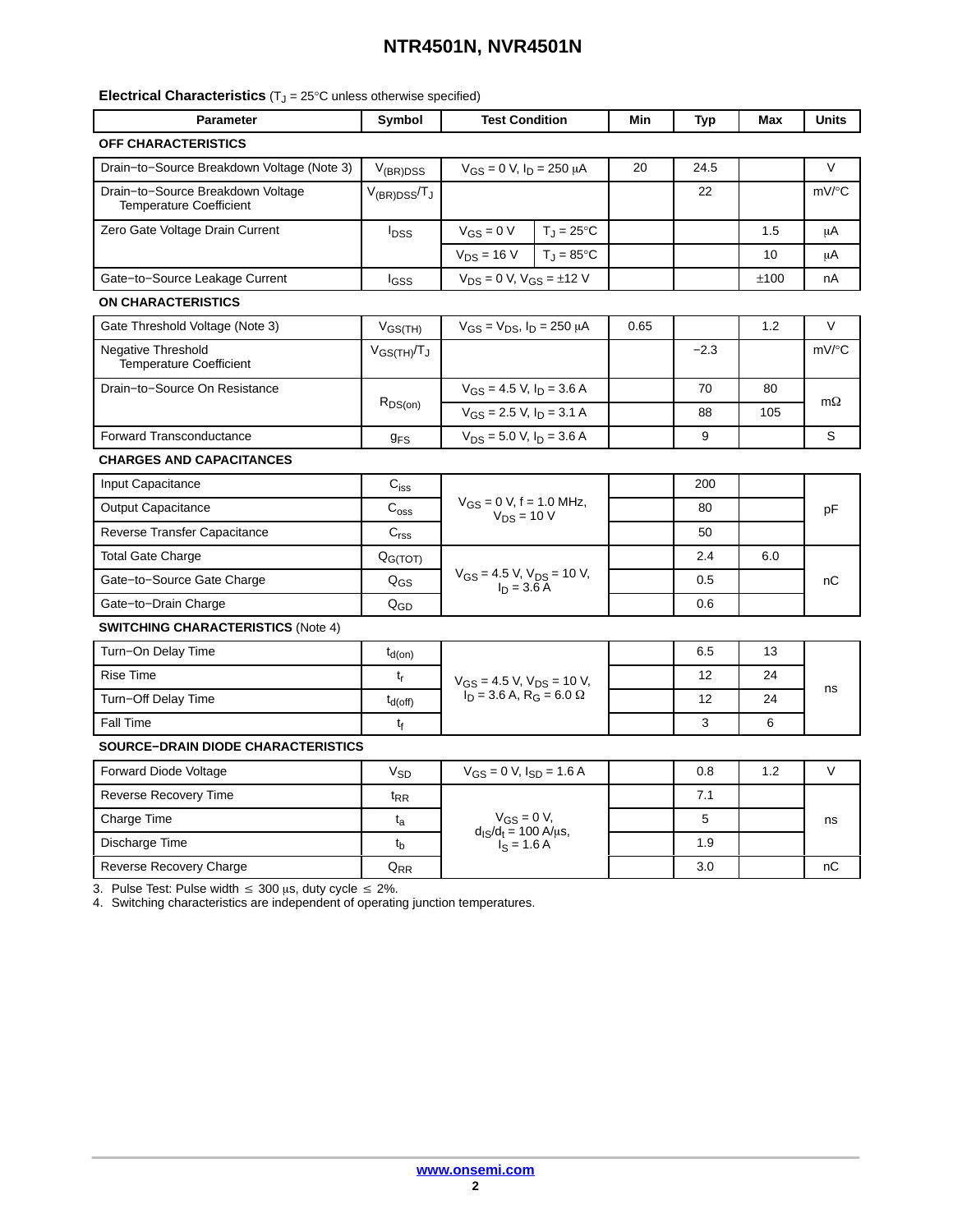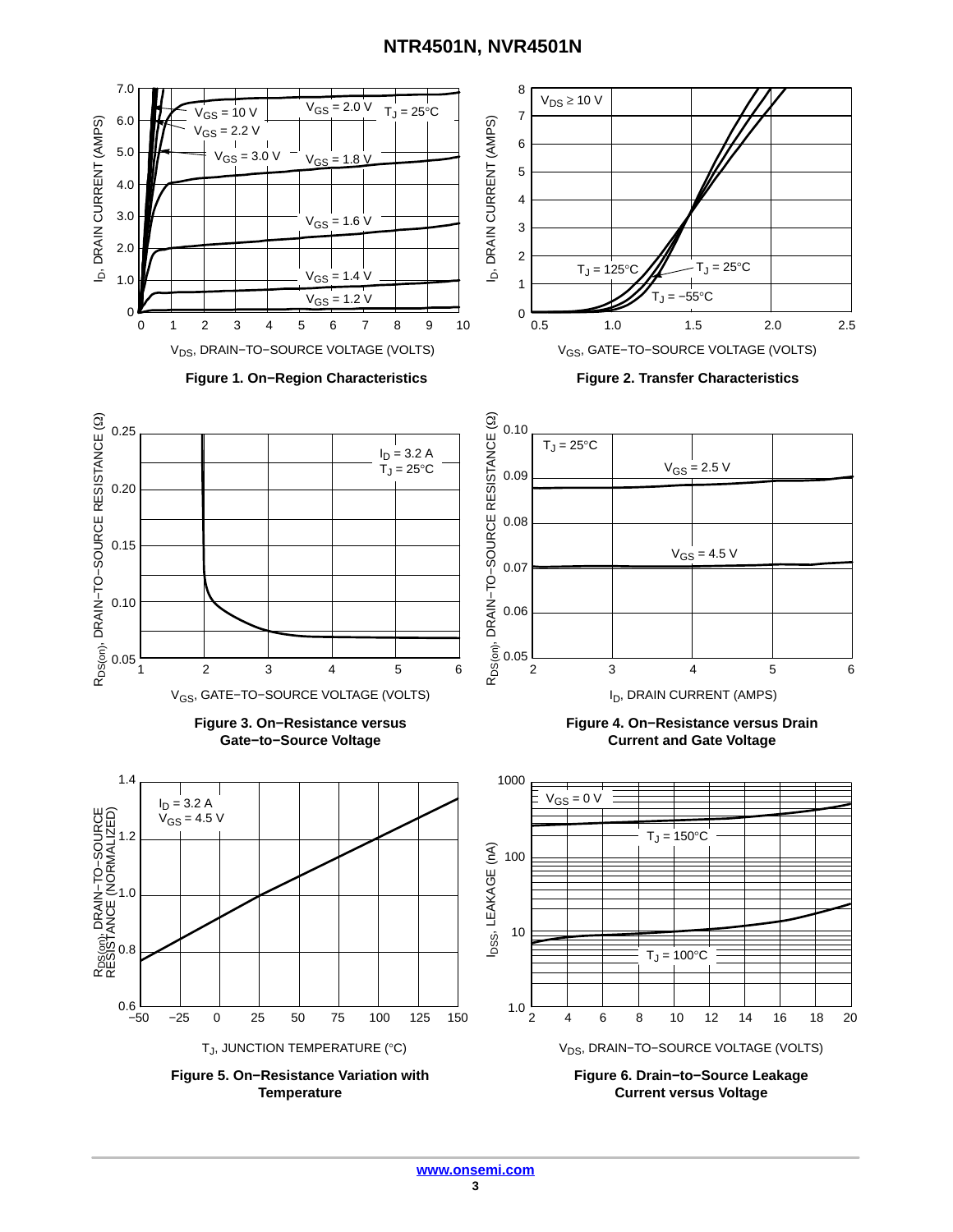